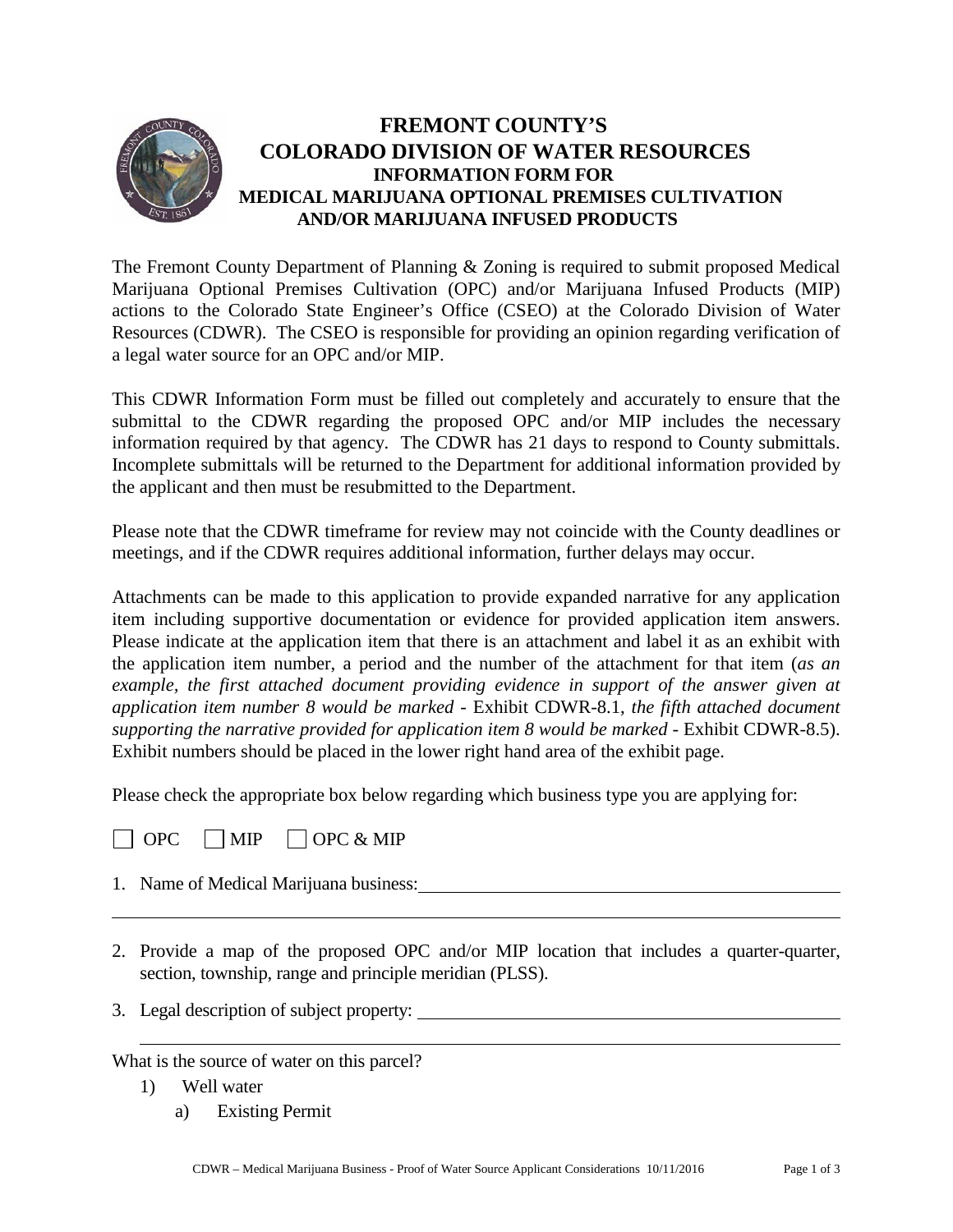- i) Type of use
	- (1) Does it cover irrigation uses?  $\Box$  Yes  $\Box$  No
	- (2) Does it cover municipal/commercial uses?  $\Box$  Yes  $\Box$  No
- ii) Place of use: Please provide a map and address or location.
- iii) What is the permit number?
- iv) What is the court decree case number (if applicable)?
- v) Please provide written approval from co-owners (if applicable).
- vi) Does the well require an augmentation plan?
	- (a) Written approval from the augmentation water supplier (if applicable).
- b) Proposed Permit
	- i) New uses generally require a substitute water supply plan and or court approved plan for augmentation. (Please see the links below for more information. If you intend to pursue this avenue, please provide the following information.
		- (1) Name of water attorney
			- a. Written agreement to represent the industry.
		- (2) Name of water engineer
			- a. Written agreement to represent the industry.
- 2) Surface Water
	- a) Name of ditch right
		- i) Type of use
			- (1) Does it cover irrigation uses?
			- (2) Does it cover municipal/comer commercial uses?
		- ii) What is the place of use? Provide a map and address or location.
		- iii) What is the priority?
			- (1) Does it require an augmentation plan?
				- a. Written approval from the augmentation supplier (if applicable)
		- iv) Is it part of a ditch company?
			- (1) Written approval from the ditch company.
- 3) Hauled Water
	- a) Applicant must identify a water supplier with a legal source of water
		- i) Written approval from the supplier to provide water to the applicant must be obtained and on file with the county.
			- (1) The supplier must provide accounting to CDWR for the deliveries made to the applicant.
		- ii) Applicant must install a cistern
			- (1) Report cistern capacity to CDWR
			- (2) Install measurement device from cistern to facility that meets the criteria outlined in *The Amended Use and Measurement Rules for the Arkansas Basin*
			- (3) Report monthly diversions to CDWR with receipts from the water provider.